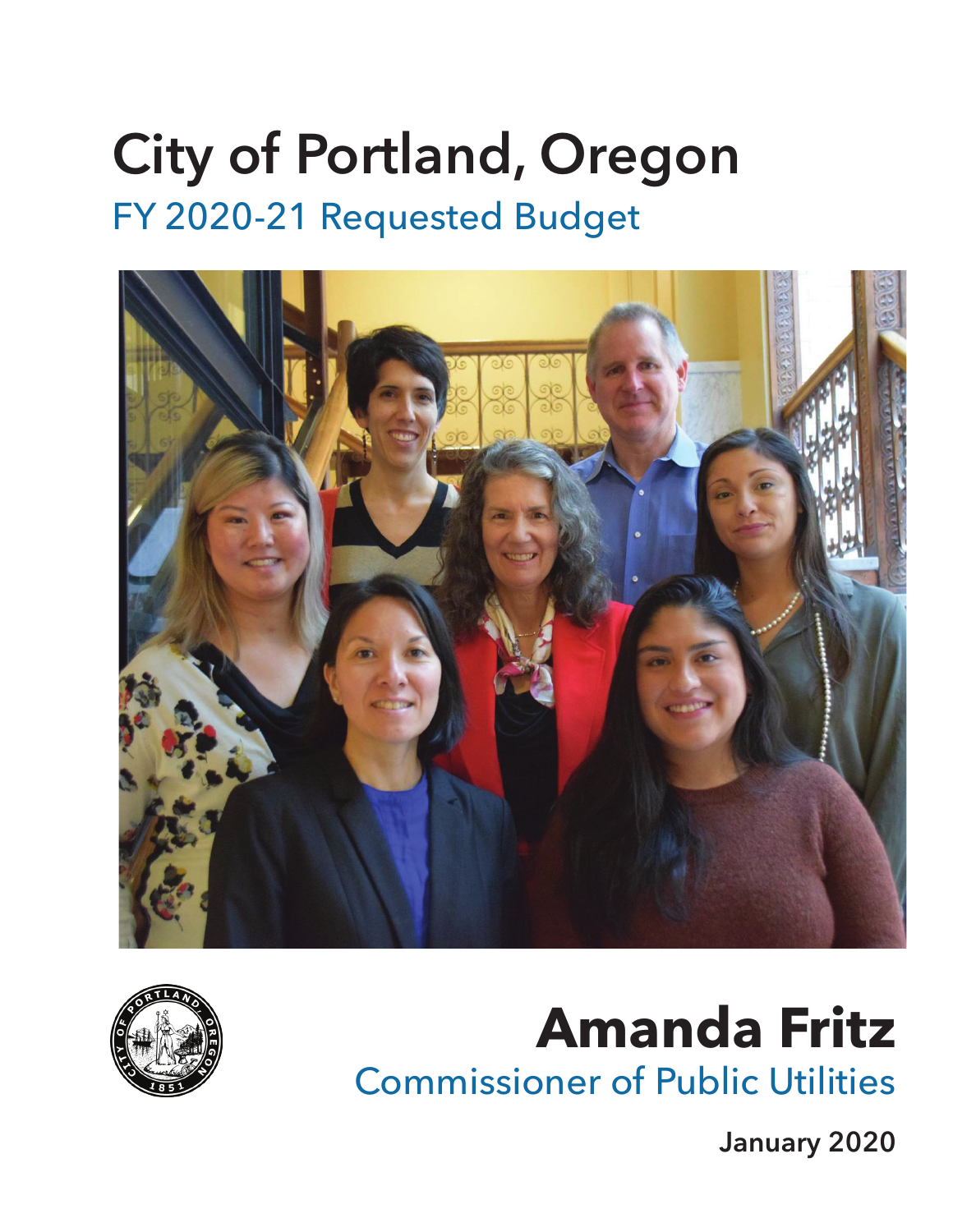

**CITY OF** 

# PORTLAND, OREGON

# **Amanda Fritz, Commissioner**

1221 SW Fourth Avenue, Suite 220  $(503)$  823-3008 amanda@portlandoregon.gov

| DATE:           | January 29, 2020                                                                                                                   |
|-----------------|------------------------------------------------------------------------------------------------------------------------------------|
| TO:             | Mayor Ted Wheeler<br><b>Commissioner Chloe Eudaly</b><br><b>Commissioner Jo Ann Hardesty</b><br><b>Auditor Mary Hull Caballero</b> |
| CC:             | <b>City Budget Office</b>                                                                                                          |
| FROM:           | <b>Commissioner Amanda Fritz</b>                                                                                                   |
| <b>SUBJECT:</b> | Office of the Commissioner of Public Utilities FY 2020-21 Requested Budget<br>Submission                                           |

Please accept the FY 2020-21 Requested Budget submission from the Office of the Commissioner of Public Utilities. The submission package includes the following documents:

- **Program Offer Narrative**  $\bullet$
- Requested Budget
- **Budget Equity Tool**  $\bullet$

I have reviewed the enclosed documents and support the submission package.

Please contact Tim Crail from my staff, or OMF Business Operations Division Analyst Ben Smith, with any questions.

Sincerely,

**Amanda Fritz** Commissioner, City of Portland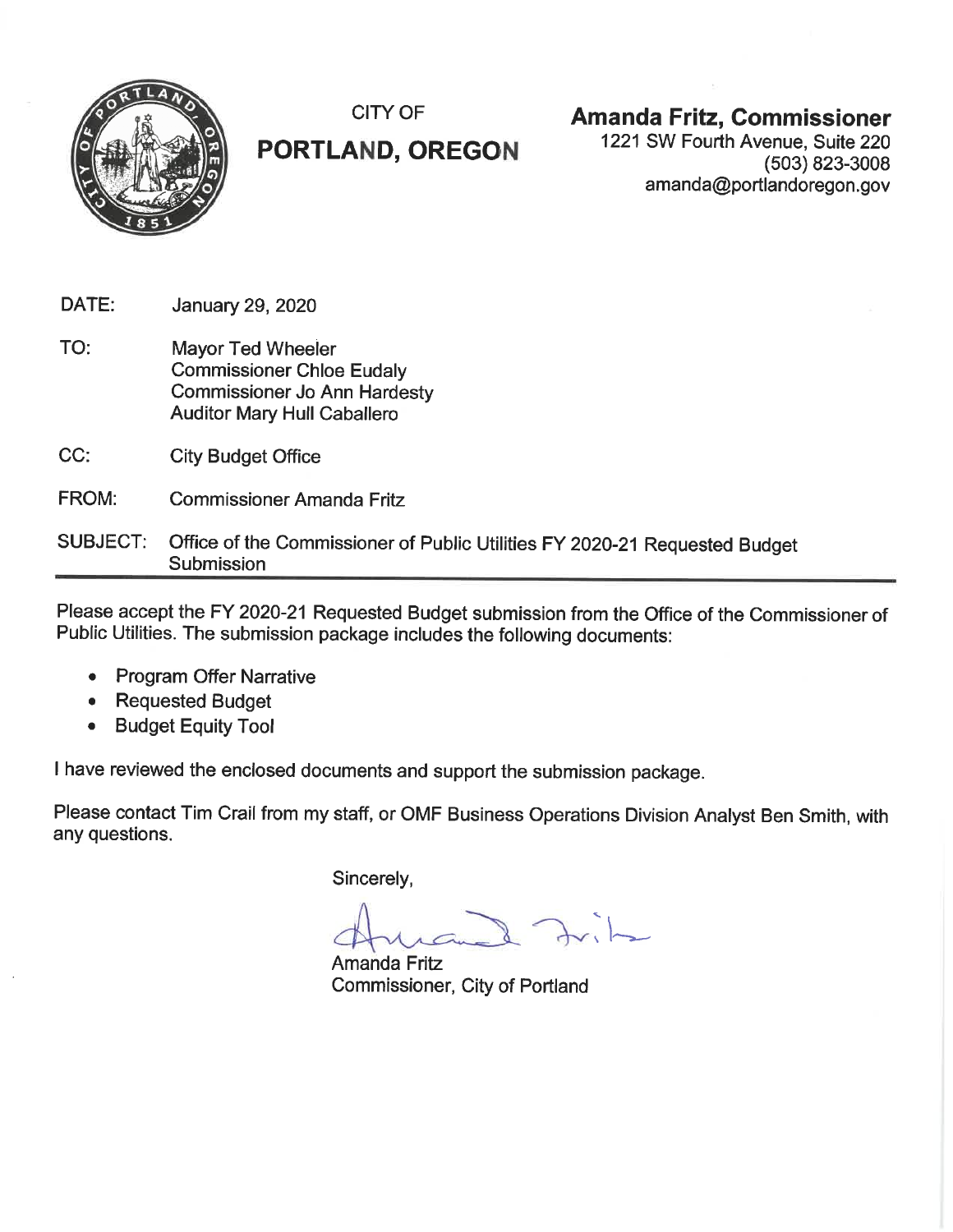# **Commissioner of Public Utilities**

#### **Program Description & Goals**

The Commissioner of Public Utilities is charged with legislative and administrative responsibilities in accordance with the provisions of the City of Portland Charter. The Commissioner is one of five nonpartisan City Council members. As a whole, the City Council promotes a livable and sustainable city by enacting and enforcing City laws, approving a budget, and advocating for policy changes and funding at the state and federal levels.

Specifically, the Commissioner of Public Utilities provides leadership and management oversight for the following portfolio of City offices/bureaus:

- Portland Water Bureau
- Bureau of Hydroelectric Power
- Office of Equity and Human Rights

The Commissioner of Public Utilities does not have any performance measures however the bureaus she manages have multiple performance measures which are one component of measuring success. Elected officials serve four-year terms and ultimately the voters decide at the ballot whether the Commissioner should serve another term if they seek reelection.

| <b>Measure Title</b>                                              | PM 2017-18     | PM 2018-19     | PM 2019-20 | PM 2020-21 | <b>Strategic</b> |
|-------------------------------------------------------------------|----------------|----------------|------------|------------|------------------|
|                                                                   | <b>Actuals</b> | <b>Actuals</b> | Target     | Tarɑet     | <b>Target</b>    |
| There are no performance measures associated with<br>this program | N/A            |                | N/A        |            | N/A              |

#### **Explanation of Services**

In addition to providing leadership and management oversight to the bureaus listed above, the Commissioner of Public Utilities has the following liaison responsibilities:

- The League of Oregon Cities
- Metro Policy Advisory Committee (MPAC)
- Fair & Moral Claims Committee
- Portland Utility Board (PUB)
- Human Rights Commission (with Mayor Wheeler)
- Visitor Development Fund Board (VDF Board)
- Rose Festival Foundation
- Portland Commission on Disability (with Mayor Wheeler)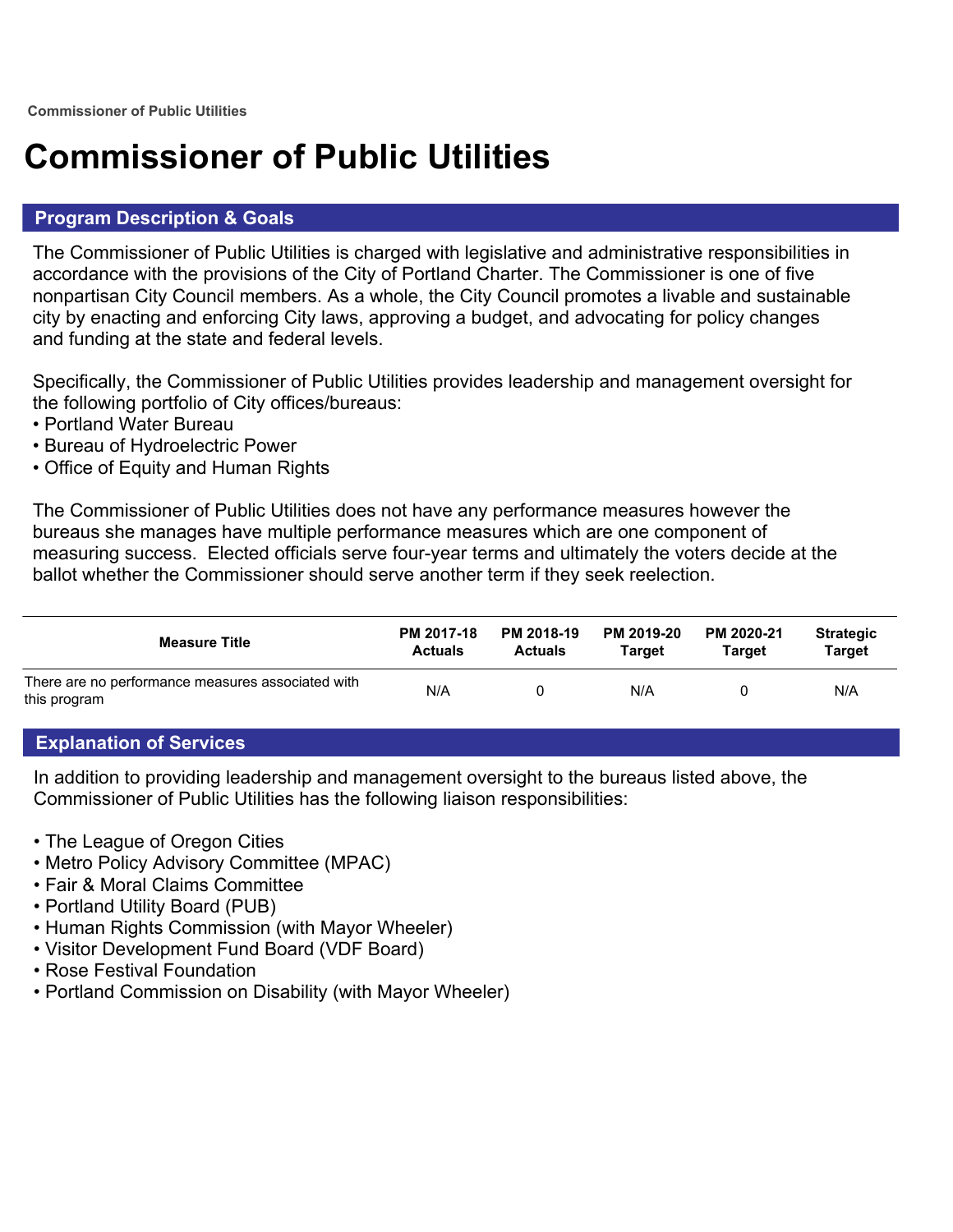The Office of Equity and Human Rights (OEHR) presented Racial Equity Goals and Strategies to City Council on July 8, 2015. The City Council unanimously adopted the goals and strategies as binding City Policy, providing a guidepost for City employees and leadership to follow, to achieve the racial equity goals.

Below are the Citywide Racial Equity Goals and Strategies along with examples of how the Commissioner of Public Utilities meets these goals:

1. Use a racial equity framework: Commissioner Fritz co-founded the Office of Equity and Human Rights in 2011 and is once again its Commissioner in Charge. In partnership with the Office of Equity and bureau-based Equity Managers, she strives to ensure all decisions are made with respect for equity in City jobs, contracts, and services for people of color and people experiencing disabilities. She authored the City's historic Tribal Sovereignty Recognition Resolution in 2012, which led to the creation of the City Tribal Relations Director position. The Portland Water Bureau is consulting the Tribal Relations Director as decisions are made regarding the filtration plant, land swap in the Bull Run watershed, Mt. Tabor Park signage, and other projects.

2. Build organizational capacity: Through the Office of Equity, Commissioner Fritz oversees citywide equity training and monitoring of bureau progress on expanding opportunities within the workforce via the Citywide Racial Equity Goals and Strategies and the ADA Transition Plan, and in the community via bureau services and the Community Opportunities and Enhancements Plan. Within her office, she hires, supports and promotes people who embrace the City's equity work. Everyone in her office is responsible for achieving equity goals as a core competency.

3. Implement a racial equity lens: Commissioner Fritz worked with the Office of Equity and the City Budget Office to redesign the Budget Equity tools, including these questions. All but one of her office staff identify as members of underrepresented communities, bring a broad range of life experiences to every aspect of the team's work.

4. Be data driven: Commissioner Fritz requires her bureaus to provide annual updates of data on hiring, retention and promotion of people of color and people experiencing disabilities. She tracks progress on implementation of the ADA Transition Plan work items.

5. Partner with other institutions and communities: Commissioner Fritz is liaison to the Human Rights Commission, the Portland Commission on Disability, the Portland Utility Board, the Regional Water Consortium, the Visitor Development Fund Board, the Metro Policy Advisory Committee, and the League of Oregon Cities. She attends many community events, particularly those supporting immigrant and refugee communities.

6. Operate with urgency and accountability: The Office of the Commissioner of Public Utilities strives to respond to all communications within 24 hours, with a maximum of one week. While issues can't always be resolved in that timeframe, at a minimum confirmation of receipt is given. Commissioner Fritz responds to emails from community members personally.

#### **Changes to Program**

• In December 2016, Council adopted the Open and Accountable Elections Fund which created a matching funds program for qualifying candidates. The Elections Fund management is assigned to the Commissioner of Public Utilities and will remain with this office until the end of 2020.

#### **Program Budget**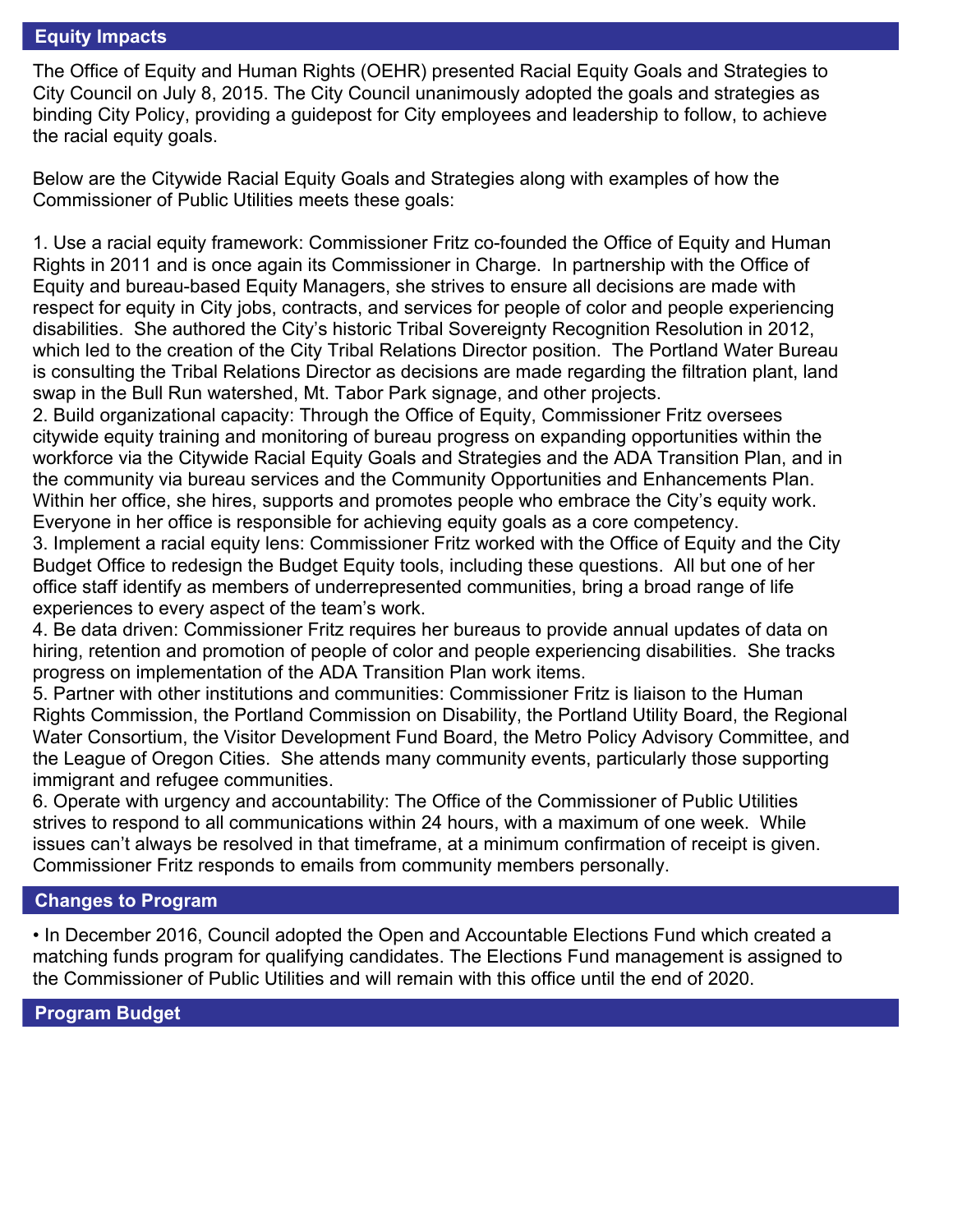|                                        | <b>FY 2017-18 Actuals</b> | <b>2018-19 Actuals</b> | <b>2019-20 Revised</b> | 2020-21<br><b>Requested with</b><br><b>DP</b> |
|----------------------------------------|---------------------------|------------------------|------------------------|-----------------------------------------------|
| <b>Bureau Expense</b>                  |                           |                        |                        |                                               |
| <b>External Materials and Services</b> | 10,814                    | 14,980                 | 69,045                 | 43,730                                        |
| Internal Materials and Services        | 271,947                   | 182,915                | 198,374                | 287,634                                       |
| Personnel                              | 852,093                   | 853,591                | 981,856                | 1,039,453                                     |
| Sum:                                   | 1,134,853                 | 1,051,485              | 1,249,275              | 1,370,817                                     |
|                                        | FTE<br>8                  | 8                      | 8                      | 8                                             |

- **Resources:** The Commissioner of Public Utilities receives a General Fund Overhead and Discretionary target allocation each year from the City Budget Office. The target may be adjusted annually for items such as cost-of-living adjustments, PERS rates, and inflation.
- **Expenses:** The primary expense for the Office is staffing. Personnel costs make up 76% of the budget. Internal and External Materials and Services to support the personnel are also included within each Council Office.
	- **Staffing:** The Commissioner of Public Utilities has 10.0 FTE, 2 of which are housed in the Commissioner's office and allocated to the Open and Accountable Elections fund. The biggest change to staffing over the past several years has been the creation of the new Senior Commissioner Staff Representative classification. This new classification, along with the associated funding, has created the flexibility for the Commissioner of Public Utilities to retain higher compensated staff members that might otherwise find other employment inside or outside the City.

**Assets and Liabilities:** NA

| <b>Program Information</b> |                                                      |                                   |              |  |  |  |  |
|----------------------------|------------------------------------------------------|-----------------------------------|--------------|--|--|--|--|
| Bureau:                    | <b>Commissioner of Public Utilities</b>              | <b>Program Contact: Tim Crail</b> |              |  |  |  |  |
| Website:                   | http://www.portlandonline.com/<br>fritz/?c=49157 $8$ | <b>Contact Phone</b>              | 503-823-3988 |  |  |  |  |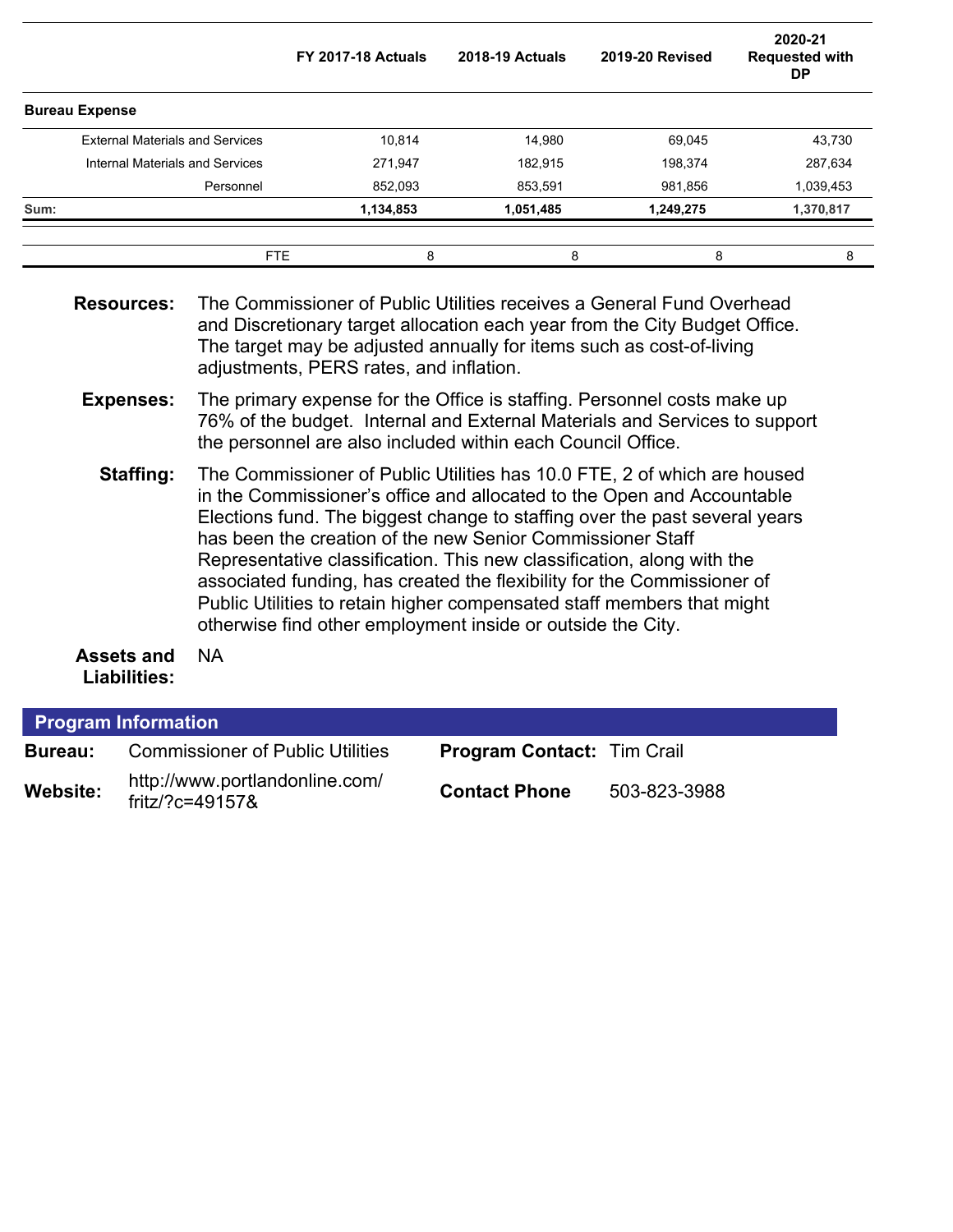# **Commissioner of Public Utilities**

Elected Officials Service Area

Amanda Fritz, Commissioner-in-Charge



#### **Bureau Overview**

| Requirements                | <b>Revised</b><br>FY 2019-20 | <b>Requested</b><br>FY 2020-21 | <b>Change from</b><br><b>Prior Year</b> | <b>Percent</b><br>Change |
|-----------------------------|------------------------------|--------------------------------|-----------------------------------------|--------------------------|
| <b>Operating</b>            | \$1,249,275                  | \$1,370,817                    | \$121,542                               | 10%                      |
| Capital                     | \$0                          | \$0                            | \$0                                     | 0%                       |
| <b>Total</b>                | \$1,249,275                  | \$1,370,817                    | \$121,542                               | 10%                      |
| <b>Authorized Positions</b> | 8.00                         | 8.00                           |                                         | $-$ %                    |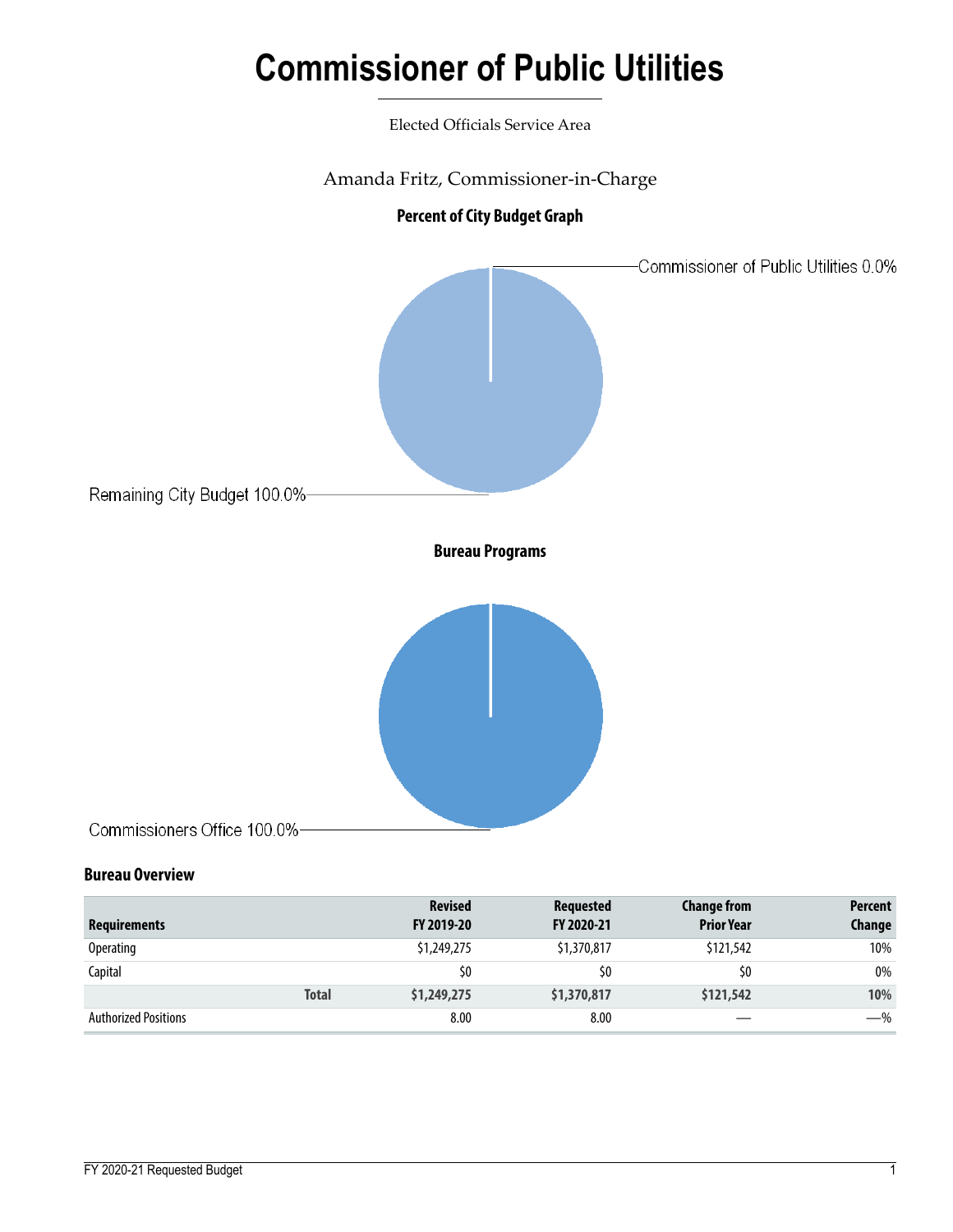# Bureau Summary

#### **Bureau Overview**

The Commissioner is one of five nonpartisan City Council members and participates in the enactment and enforcement of City laws and policies that promote a livable and sustainable city. The Commissioner also provides leadership and management oversight for a portfolio of City bureaus. The priorities of Commissioner Fritz, the Commissioner of Public Utilities are: providing basic services in every neighborhood, expanding living-wage jobs, and promoting community through neighborhood engagement, schools, and parks - all using mechanisms that promote increased equity for Portland and Portlanders.

- Commissioner Fritz is focused on ensuring Portland has 95 safe, livable neighborhoods with basic urban services. She works to provide stable and sufficient funding for emergency services, safe streets, crime prevention, reliable utilities, and livable neighborhoods. The Commissioner believes protection of human rights, services for people with disabilities, and community engagement are basic services.
- Commissioner Fritz is committed to continuing her leadership in community engagement and customer service, while helping citizens, staff, and elected officials work together to achieve equity in access to services and jobs, and equitable outcomes in fees and rates that affect Portlanders.
- Commissioner Fritz works with multiple partners across bureaus, portfolios, agencies, and the Metro region to improve coordination of planning, funding, and implementation on a wide range of local and regional challenges.
- Commissioner Fritz is particularly passionate about serving the most vulnerable people in our community, including at-risk students, survivors of human trafficking, people living outside, and people experiencing mental illnesses.

#### **Bureau Assignments** The Commissioner of Public Utilities is responsible for the following bureau:

- Portland Water Bureau
- Bureau of Hydroelectric Power
- Office of Equity and Human Rights

In addition, the Commissioner has the following liaison responsibilities:

- The League of Oregon Cities
- Metro Policy Advisory Committee (MPAC)
- Open and Accountable Elections Program
- Fair & Moral Claims Committee
- ◆ Portland Utility Board (PUB)
- Human Rights Commission
- Visitor Development Fund Board (VDF Board)
- Rose Festival Foundation

#### **Summary of Budget Decisions**

The Commissioners Office does not have any decision packages.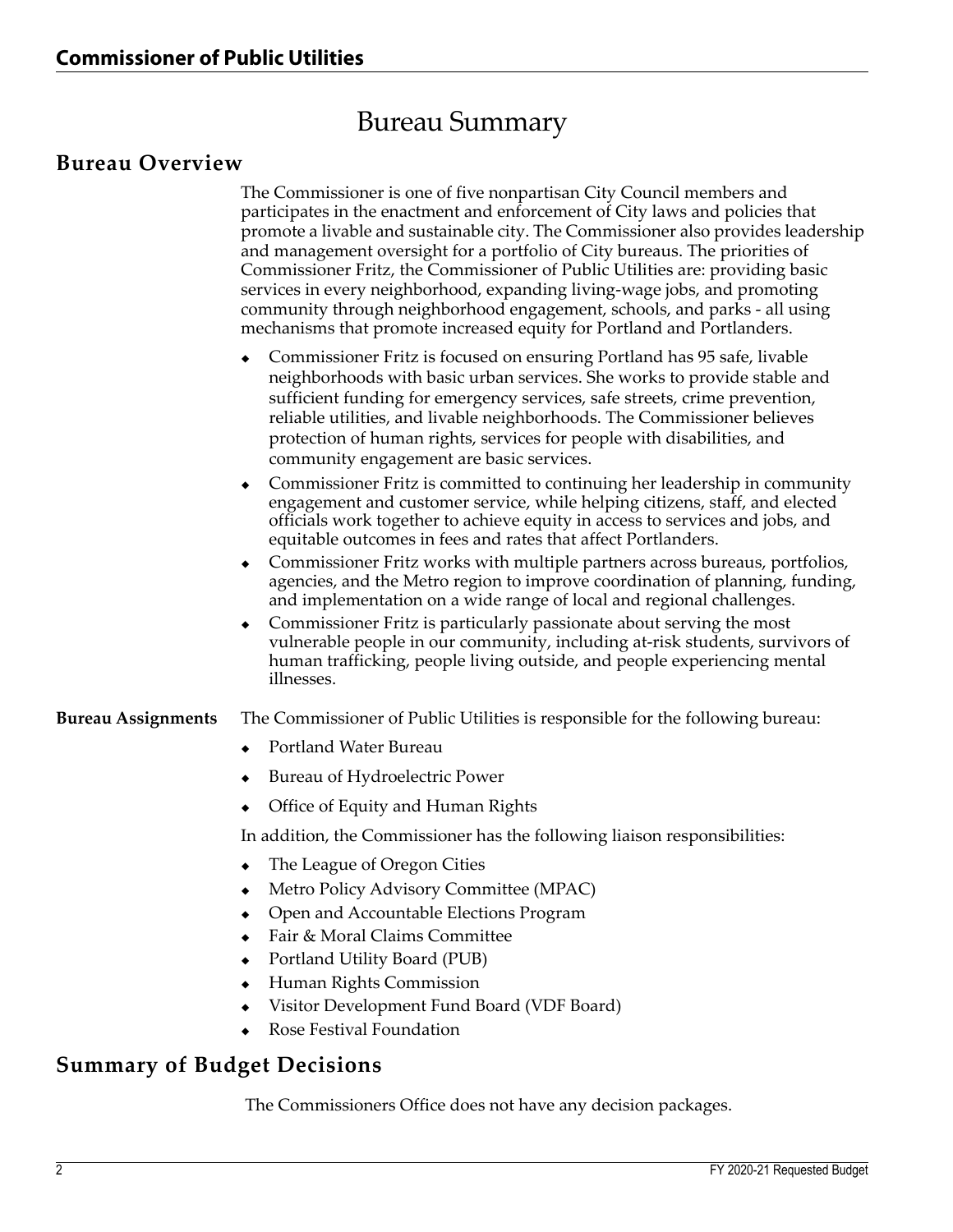# **Summary of Bureau Budget**

|                                        | <b>Actuals</b><br>FY 2017-18 | <b>Actuals</b><br>FY 2018-19 | <b>Revised</b><br>FY 2019-20 | <b>Requested No DP</b><br>FY 2020-21 | <b>Requested</b><br>FY 2020-21 |
|----------------------------------------|------------------------------|------------------------------|------------------------------|--------------------------------------|--------------------------------|
| <b>Resources</b>                       |                              |                              |                              |                                      |                                |
| <b>Internal Revenues</b>               |                              |                              |                              |                                      |                                |
| <b>General Fund Discretionary</b>      | 491,068                      | 412,503                      | 584,505                      | 624,990                              | 624,990                        |
| <b>General Fund Overhead</b>           | 643,785                      | 638,982                      | 664,770                      | 745,827                              | 745,827                        |
| <b>Internal Revenues Total</b>         | 1,134,853                    | 1,051,485                    | 1,249,275                    | 1,370,817                            | 1,370,817                      |
| <b>Beginning Fund Balance</b>          |                              |                              |                              |                                      |                                |
| <b>Resources Total</b>                 | 1,134,853                    | 1,051,485                    | 1,249,275                    | 1,370,817                            | 1,370,817                      |
| <b>Requirements</b>                    |                              |                              |                              |                                      |                                |
| <b>Bureau Expenditures</b>             |                              |                              |                              |                                      |                                |
| <b>Personnel Services</b>              | 852,093                      | 853,591                      | 981,856                      | 1,039,453                            | 1,039,453                      |
| <b>External Materials and Services</b> | 10,814                       | 14,980                       | 69,045                       | 43,730                               | 43,730                         |
| <b>Internal Materials and Services</b> | 271,947                      | 182,915                      | 198,374                      | 287,634                              | 287,634                        |
| <b>Bureau Expenditures Total</b>       | 1,134,853                    | 1,051,485                    | 1,249,275                    | 1,370,817                            | 1,370,817                      |
| <b>Ending Fund Balance</b>             |                              |                              |                              |                                      |                                |
| <b>Requirements Total</b>              | 1,134,853                    | 1,051,485                    | 1,249,275                    | 1,370,817                            | 1,370,817                      |
| <b>Programs</b>                        |                              |                              |                              |                                      |                                |
| Commissioner's Office                  | 1,134,853                    | 1,051,485                    | 1,249,275                    | 1,370,817                            | 1,370,817                      |
| <b>Total Programs</b>                  | 1,134,853                    | 1,051,485                    | 1,249,275                    | 1,370,817                            | 1,370,817                      |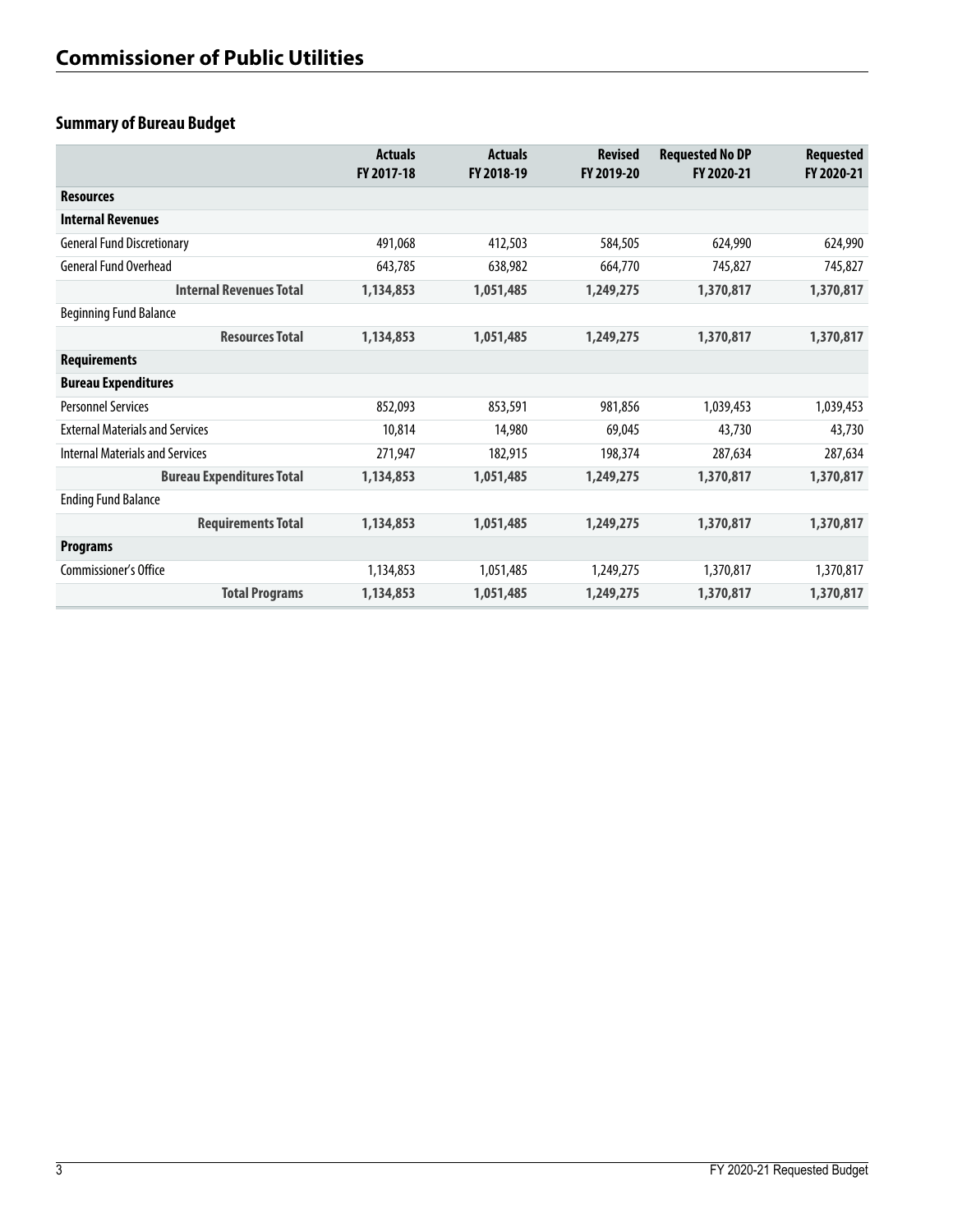# **FTE Summary**

|              |                                                   | <b>Salary Range</b> |         |       | <b>Revised</b><br>FY 2019-20 |       | <b>Requested No DP</b><br>FY 2020-21 |       | <b>Requested</b><br>FY 2020-21 |
|--------------|---------------------------------------------------|---------------------|---------|-------|------------------------------|-------|--------------------------------------|-------|--------------------------------|
| <b>Class</b> | Title                                             | Min                 | Max     | No.   | Amount                       | No.   | Amount                               | No.   | Amount                         |
| 30003008     | Analyst III                                       | 69,805              | 131,248 | 1.00  | 101,712                      | 1.00  | 101.712                              | 1.00  | 101,712                        |
| 30000002     | Commissioner                                      | 114,254             | 125.694 | 1.00  | 125,694                      | 1.00  | 125.694                              | 1.00  | 125,694                        |
| 30000004     | Commissioner's Admin Support<br><b>Specialist</b> | 40,248              | 68,224  | 1.00  | 44,283                       | 1.00  | 0                                    | 1.00  | $\mathbf{0}$                   |
| 30000006     | Commissioner's Chief of Staff                     | 86,819              | 126,963 | 1.00  | 126,963                      | 1.00  | 126,963                              | 1.00  | 126,963                        |
| 30002511     | Commissioner's Senior Staff Rep                   | 67,933              | 110.989 | 3.00  | 275,538                      | 3.00  | 275,538                              | 3.00  | 275,538                        |
| 30000005     | <b>Commissioner's Staff Rep</b>                   | 51,126              | 102.773 | 2.00  | 143,645                      | 2.00  | 143,645                              | 2.00  | 143,645                        |
| 30003028     | Coordinator II                                    | 53,290              | 102,648 | 1.00  | 57,788                       | 1.00  | 83,824                               | 1.00  | 83,824                         |
|              | <b>Total Full-Time Positions</b>                  |                     |         | 10.00 | 875,623                      | 10.00 | 857,376                              | 10.00 | 857,376                        |
|              | <b>Grand Total</b>                                |                     |         | 10.00 | 875,623                      | 10.00 | 857,376                              | 10.00 | 857,376                        |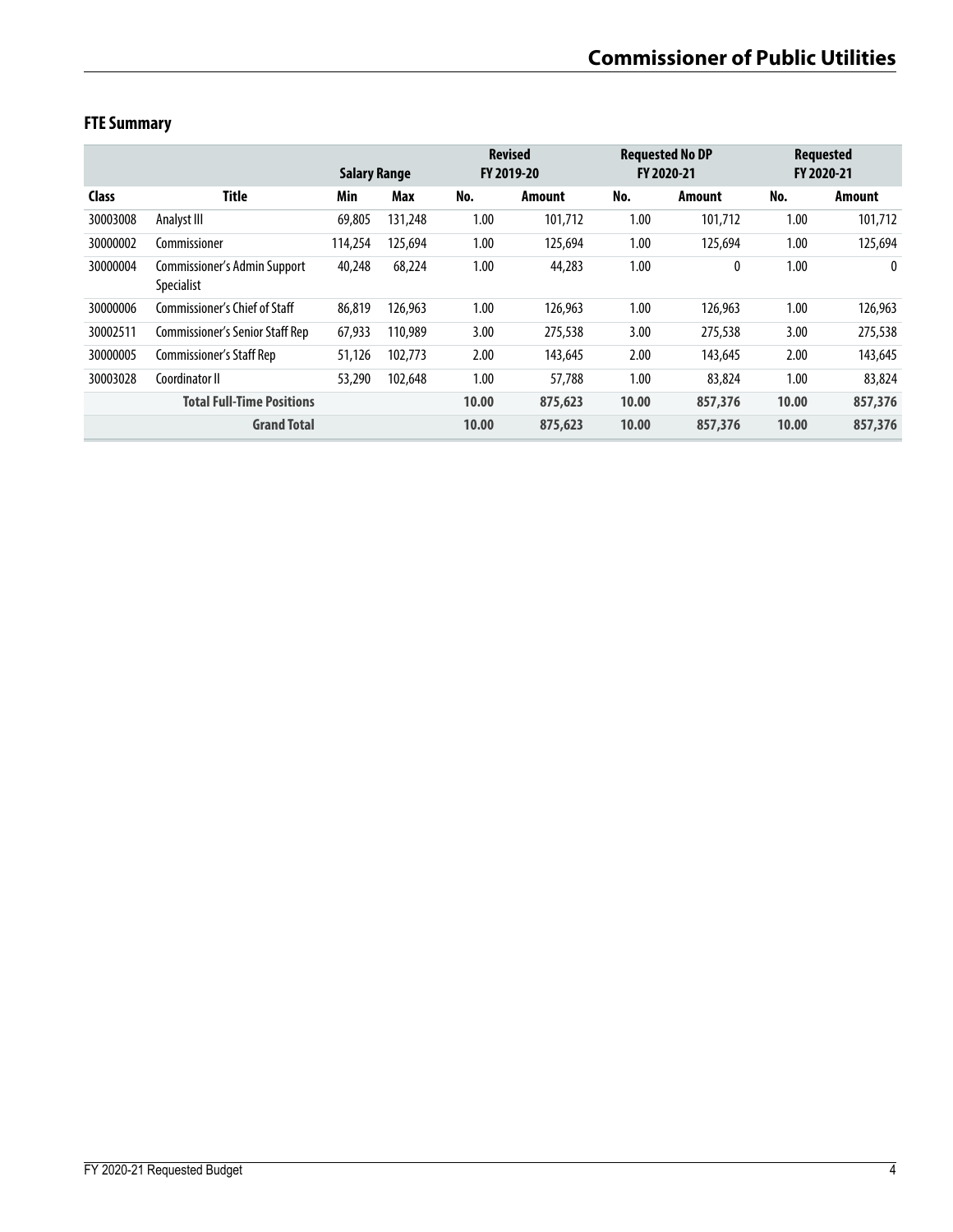# **Commissioner of Public Utilities**

# **Requested Budget & Racial Equity Plan Update:**

The Budget for the Office of Commissioner Amanda Fritz is mostly personnel costs. The biggest change to staffing over the past several years has been the creation of the new Senior Commissioner Staff Representative classification. This new classification, along with the associated funding, has created the flexibility for the Commissioner of Public Utilities to retain higher compensated staff members that might otherwise find other employment inside or outside the City. It also allows for a slight increase in internal mobility, enabling us to elevate women of color on staff who were initially hired in the Staff Assistant role.

**Racial Equity Plan Link:** N/A

# **Requested Budget Community Engagement:**

N/A

#### **Base Budget Constraints:**

N/A

#### **Notable Changes:**

There have been no significant realignments to the Office budget. We have consistently supported professional development opportunities for our staff to develop their equity acumen at workshops and conferences.

# **Equity Manager:** N/A **Contact Phone:** N/A **Equity Manager Role in Budget Development** N/A

# **ADA Title II Transition Plan:**